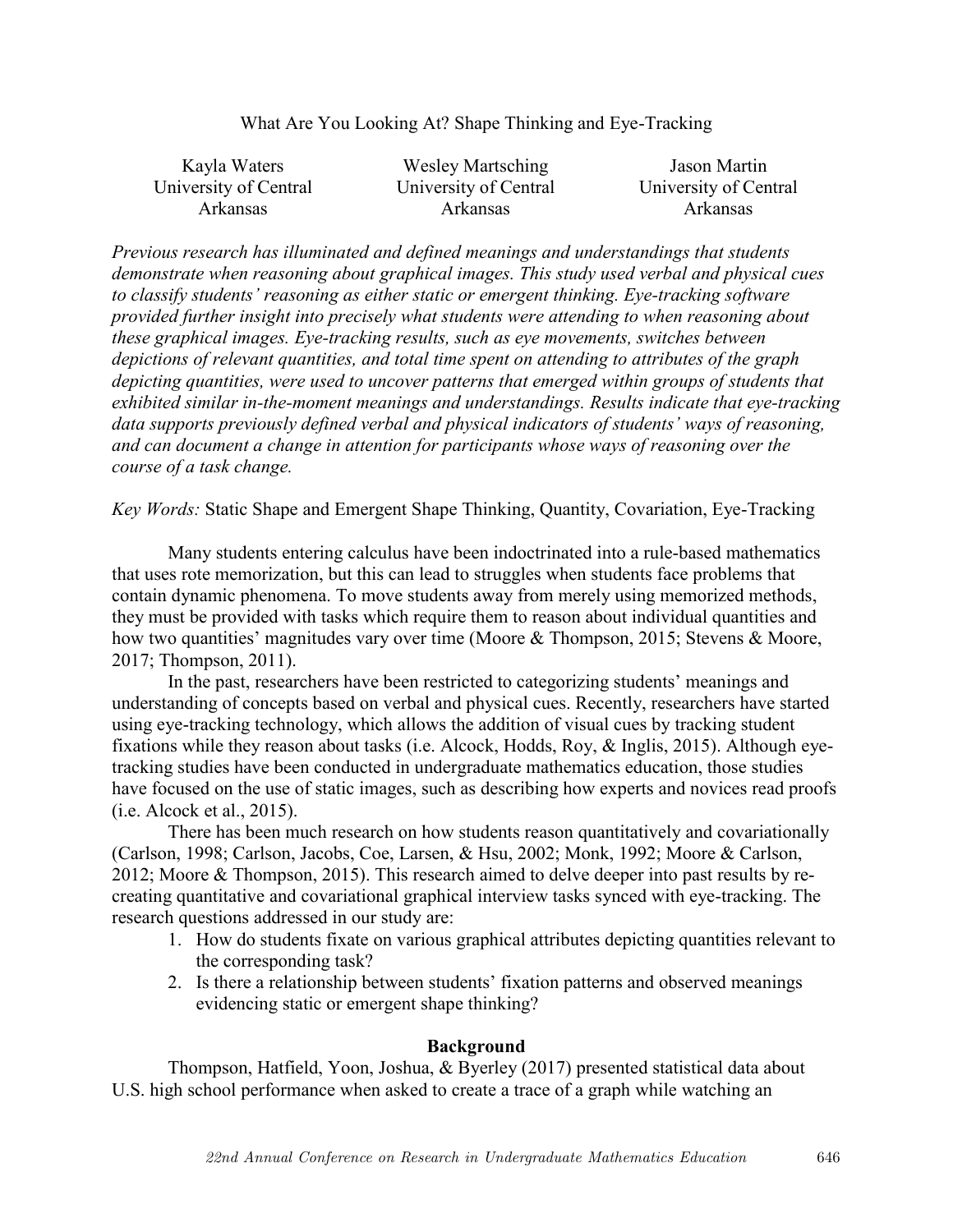animation depicting covarying magnitudes (see Figure 1c). Only 23% of U.S. high school teachers were able to at least create a semi-accurate trace of the graph. They reported a high correlation ( $p < .0001$ ) between the creation of the correct initial point and providing an accurate graph. Thompson (2017) noted that a potential limitation was that teachers could not simultaneously look at the animation and their paper on which they were sketching their graph.

Thompson et al. (2017) revealed problems, but insight into student reasoning about graphing was minimal. Moore and Thompson (2015) leveraged Piaget's notions of figurative and operative thought together with quantitative and covariational reasoning to better describe how students reason about graphs. Static shape thinking, according to Moore and Thompson (2015), is defined as seeing a graph "as an object in and of itself, essentially treating a graph as a piece of wire (graph-as-wire)" (p. 784). If a student interprets a graphical representation as "graph-aswire," they see the wire as an entire unit with no individual components (multiplicative objects) making up the wire. Equations, function names and rules are "facts of shape" (p. 785). It is important to note that static shape thinking often suffices to evaluate procedural type problems. For example, memorizing shapes and rules, such as the first few terms of a Taylor series, can be a productive way to avoid re-inventing the wheel each time a new problem is presented (Martin & Thomas, 2017). However, static shape thinking becomes a problem when it inhibits a student's ability to reason about and conceive of the various aspects involved in dynamic graphical images.

In contrast to static shape thinking, emergent shape thinking "involves understanding a graph *simultaneously* as what is made (a trace) and how it is made (covariation)" (Moore and Thompson, 2015, p. 785). This mode of thinking is rooted in students' abilities to reason in terms of quantities (quantitative reasoning) and how those quantities vary in tandem (covariational reasoning). By *quantity,* we are referring to a cognitive construct of a measurable attribute of an object or phenomenon (Thompson, 1994; Thompson, 2011). It is important to note that this type of reasoning is not an inherent feature of a situation; just because a student is immersed in a dynamic task that may seem to beg for covariational reasoning does *not* mean that the student will *conceive* of the situation in terms of covarying quantities.

#### **Methods**

### **Overall Study Design**

Eleven student volunteers were asked to participate in two task-based, semi-structured, clinical interviews (Goldin, 2000) lasting no longer than two total hours. Since the prior mathematical knowledge of participants varied, the total amount of time to complete all tasks varied. Anticipated course grades were no lower than a C average for any participant, and students not recommended by their instructors based on inability to communicate were also not contacted. In total, eleven students completed twelve tasks presented on a computer monitor. For the purpose of this report we focus on three tasks presented in Figures 1a, 1b and 1c.

An over-the-shoulder camera captured students' note-taking and gestures. Tobii eyetracking software (Tobii, 2018), collected eye fixation data. Audio from these sources was used to sync the camera and eye-tracking videos. Key moments were transcribed, including verbal utterances and relevant gestures. Raw data from the eye-tracking software consisted of coordinate points indicating participants' visual attention to specific locations on the monitor associated with a timestamp.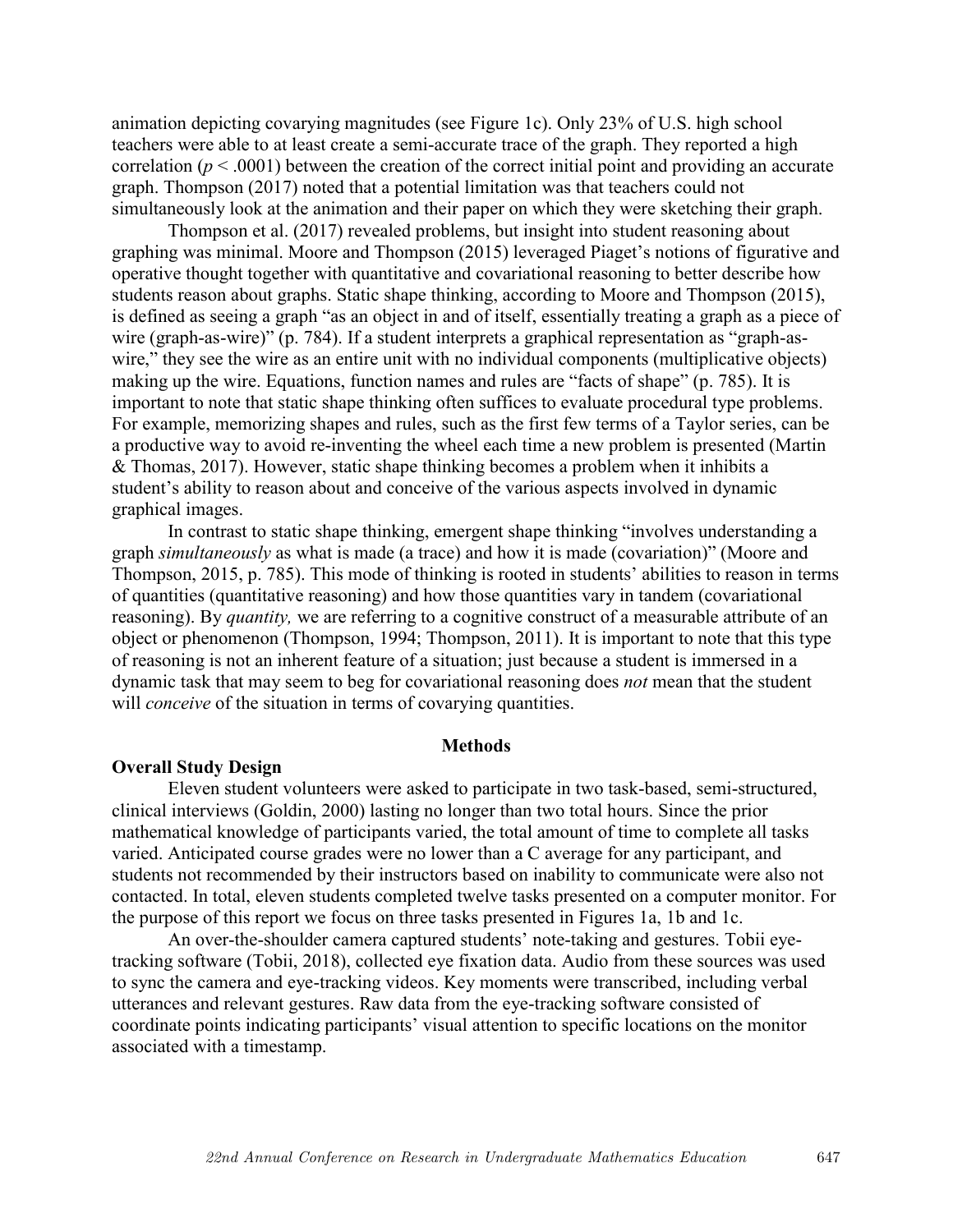# **Areas of Interest (AOIs)**

Areas of Interest (AOIs) were constructed prior to the interviews (see individual task protocol below for tasks and their corresponding AOIs). AOIs were not visible to the participants. Many AOIs were created to include single attributes depicted on the graph that students could conceive as relevant quantities. Task 1, for example, prompted students to identify *x* segment associated with a point, so the AOIs covered *x* attributes, *y* attributes, the point itself, and so on (see Figure 1d). Defining AOIs allowed researchers to collect information regarding eye movement, such as switches. A switch between AOIs is counted each time a student's fixation moves from one AOI to another provided that the student fixated within the second AOI within 0.5 seconds of their fixation leaving the first AOI. If the student fixated within one AOI, fixated within a second AOI in less than 0.5 seconds after leaving the first AOI, and then fixated within a third AOI in less than 0.5 seconds after leaving the second AOI, then that was counted as two switches, one switch from the first to second AOIs and another from the second to third AOIs.



*Figure 1.* Screenshots of Tasks 1, 2, 6, and AOIs defined for Task 6.

# **Analysis and Coding**

In Tasks 1 and 2 (Figure 1a and 1b, respectively), students were marked as correct if they indicated the bottom segment as corresponding to the *x*-value of point P, and indicated point C as representative of the two segments, respectively. Results for Task 6 were only coded as correct (see Figure 1c) if the students created a graph that closely resembled the correct trace (correct number of maximums, minimums, correct placement of initial point).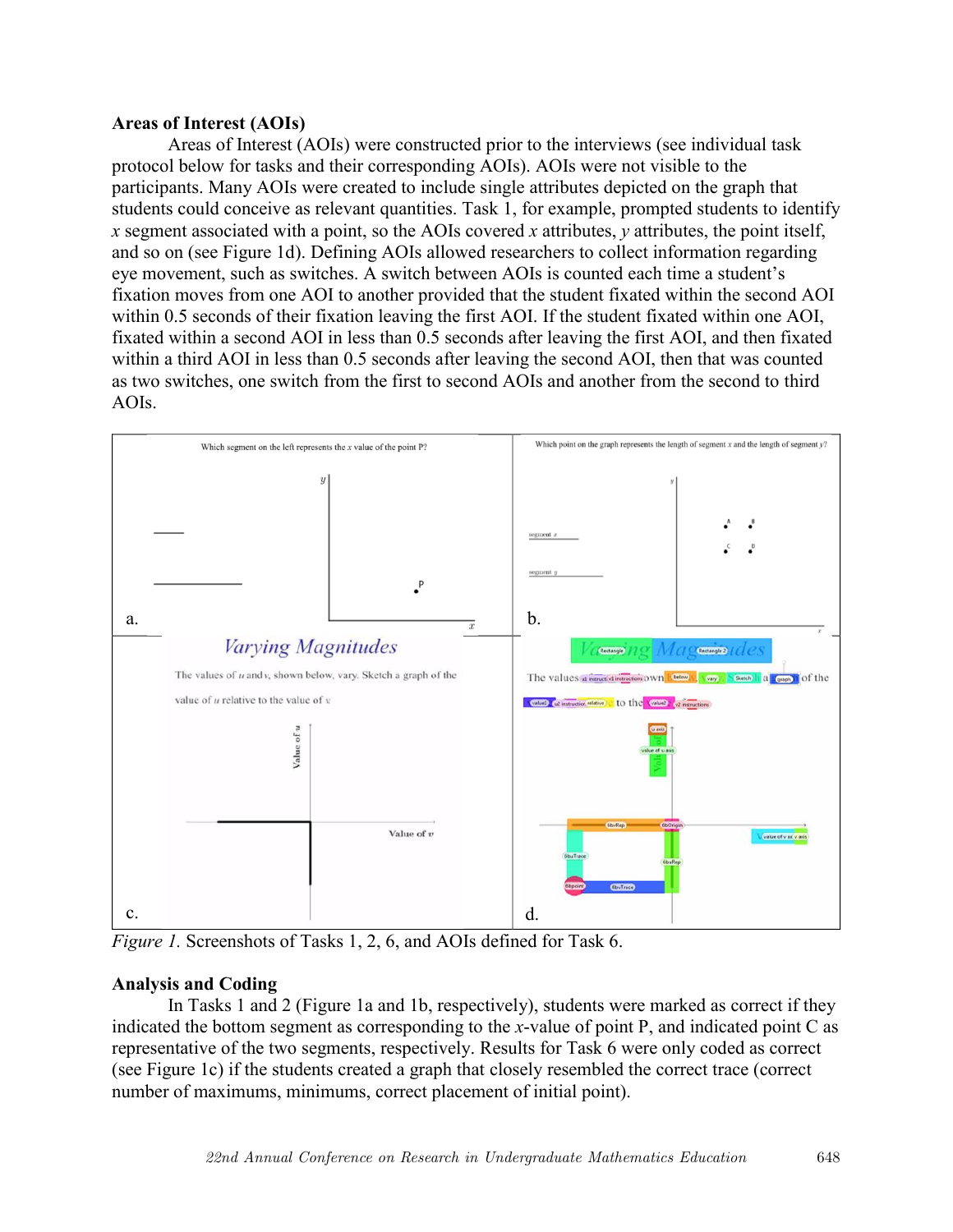Potential indicators for quantitative reasoning included verbal and physical cues. Verbal cues for quantitative reasoning included words such as "length" or "distance." Gesturing with hands, such as spreading out thumb and index finger over a depicted segment, was also coded as a potential indicator of quantitative reasoning. Although it was technically possible that such a gesture might merely indicate visually transferring a line segment without explicit reference to measurement, such gestures were frequently paired with the participant acknowledging the "length" of the segment.

Indicators for quantitative reasoning coincide with emergent shape thinking. The lack of these indicators can be indicative of static shape thinking. In addition, the data was also coded for students' use of named shapes, such as "quadratic" as meaning graphs that increase and decrease. Finally, these potential indicators for static and emergent shape thinking were compared to eye-tracking fixation data (pulled from AOIs shown in Figure 1d) to determine if potential patterns emerged within different ways of thinking.

### **Results**

Table 1 shows general results for each participant. Of the six participants who correctly responded to both Tasks 1 and 2, only P08 was unable to create an accurate trace in Task 6. This data supports Thompson's (2017) conclusions that a participant who correctly plots the initial point for Task 6, indicated by a participant's ability to correctly interpret and create a point in Tasks 1 and 2, respectively, is more likely to create an accurate graph.

Overall Results for Correctness and Indicators of Potential Quantitative Reasoning (QR)

| Participant      | Task 1 Correct | QR | Task 2 Correct | <b>QR</b> | Task 6 Correct |
|------------------|----------------|----|----------------|-----------|----------------|
| <b>P01</b>       |                |    |                |           |                |
| P <sub>02</sub>  |                |    |                |           |                |
| P <sub>0</sub> 3 |                |    |                |           |                |
| P04              |                |    |                |           |                |
| P <sub>05</sub>  |                |    |                |           |                |
| P <sub>06</sub>  |                |    |                |           |                |
| P07              |                |    |                |           |                |
| P08              |                |    |                |           |                |
| P <sub>09</sub>  |                |    |                |           |                |
| P10              |                |    |                |           |                |
| P11              |                |    |                |           |                |

#### **Neglecting Depictions of Quantities**

P03 was the only participant who answered incorrectly on Task 1 but answered correctly on both Tasks 2 and 6. Eye-tracking data (Figure 2) offers a possible explanation. P03 incorrectly interpreted the task, which led to the choice of the top segment and the *y*



*Figure 2.* Total participant time on selected AOIs in seconds for Task 1.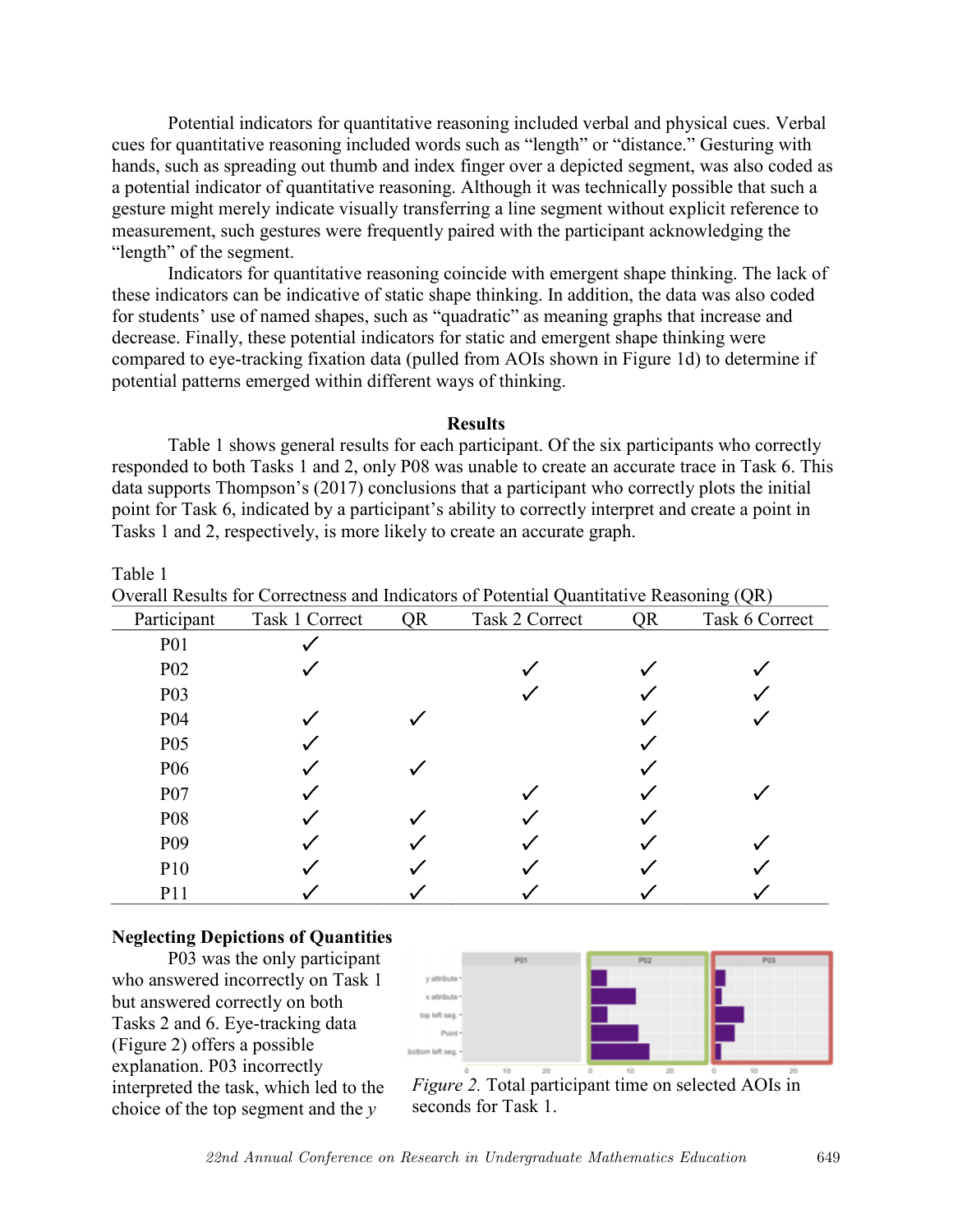attribute of the graph. As expected, Figure 2 indicates a lack of attention by P03 to attributes of the graph corresponding to the *x*-component of the point when compared to attributes of the *y*component of the point. It is also apparent that almost all the remaining participants, similar to P02 shown, attended to the *x* attributes for a larger amount of time.

Figure 3 gives the number of switches between AOIs. It is evident that few switches from

one *x* attribute of the graph to another occurred for P03. Figure 3 shows exactly this - very few switches other than from the top left segment to the point. In comparison, P02 indicates a satisfactory number of switches between relevant *x* quantities.



*Figure 3.* Task 1 switch count.

## **Changing Fixation Patterns**

Eye-Tracking data also shows variance in participant's attention to graphical in real-time as their ways of reasoning about an image changed. For Task 2, we present an example of a fixation timeline produced by P07.



*Figure 4.* Fixation timeline for P07 during Task 2.

For Task 2, P07 had a large gap in his fixation timeline, with drastic difference in the color schemes before and after. The gap for P07 indicates that he was not fixated within any defined AOI. Video data indicated that he was attending to the interviewer while she added the word *relationship* to the task ("Which segment on the graph represents the *relationship* between the length of segment *x* and the length of segment *y*"). The color scheme on the left side shows P07 looking back and forth between segments *x* and y, then back and forth between x attributes (horizontal aspects of the graph) and y attributes (vertical aspects of the graph). The change in color scheme for the latter half of the fixation timeline shows attention to relevant aspects of the graph in a more meaningful order (segment *x* to *x* attributes and segment *y* to *y* attributes). His initial lack of awareness of coordination of quantities was resolved by the insertion of the word relationship in the task instructions. A look at P07's dialogue during the gap confirms this change in reasoning:

I: Which point on the graph represents the relationship between the length of segment *x* and the length of segment *y*.

P07: I'd say C because if you take the *y* segment and you match it up right here [right index at C, right thumb on *x* axis below C] it would be about that length and since the  $x$  is shorter it would probably be about at  $C$  [right index finger at  $C$ , right thumb on the projection of C onto the *y* axis].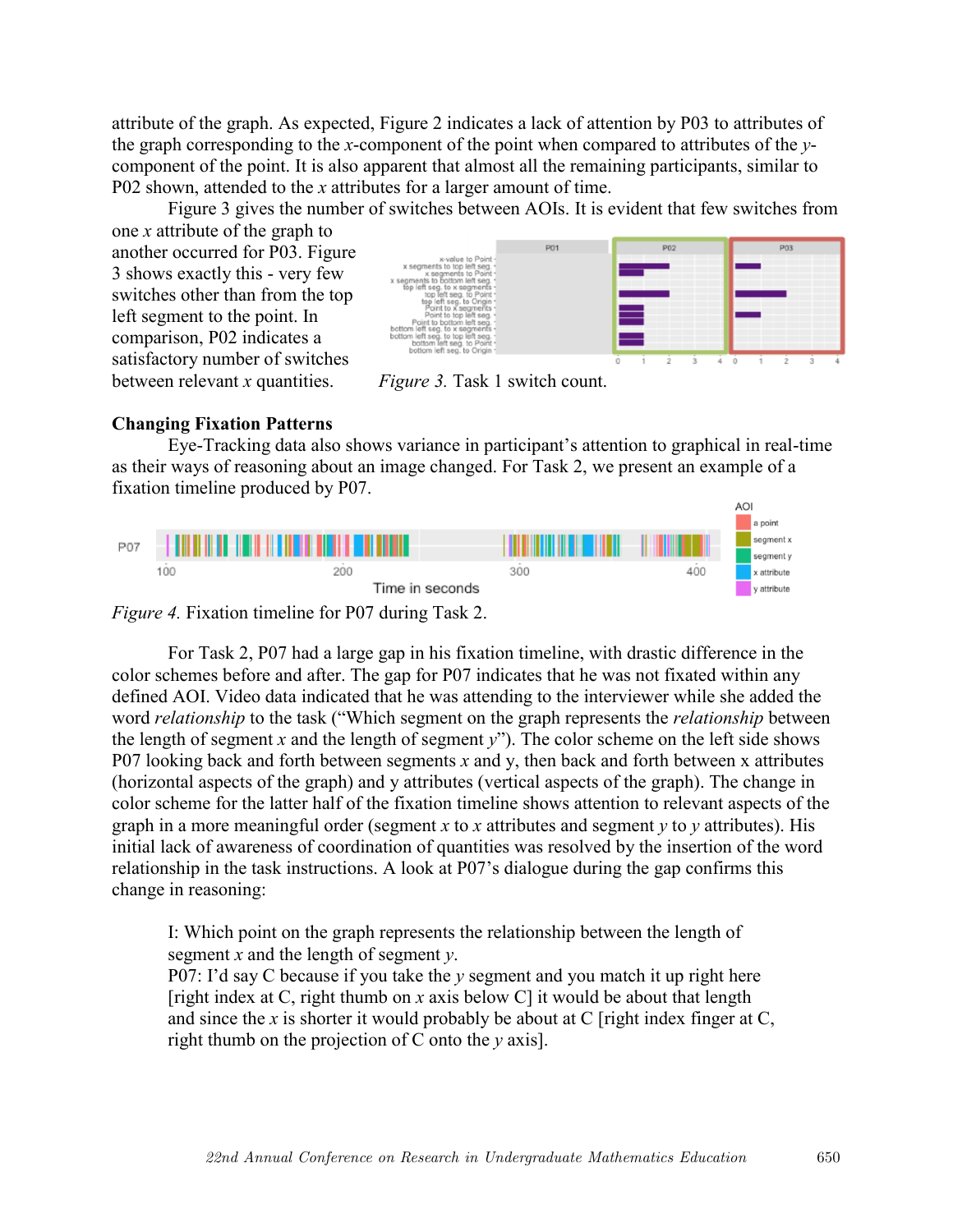When considering Task 6, P01 was incorrect, as shown by the red border in Figure 5. P02 was correct (green border in Figure 5). P03's total time spent on AOIs (yellow border in Figure 5) look very similar to P01's total time spent on AOIs. Yet, P03 was correct in his response to Task 6.

Unlike the total participant time, the switch count for Task 6 (Figure 6) provides two *very*  different results for P01 and P03. Although the two participants spent a similar total amount of time on the *x* and *y* representations, we see from the switch count that P03 was actively switching between the AOIs (12 times) while P01 only made *one* switch between representations.



*Figure 5.* Total time spent on relevant AOIs for Task 6.



*Figure 6.* Switch count between relevant AOIs for Task 6.

# **Transition from Static Shape Thinking to Emergent Shape Thinking**

During Task 6, P02's verbal and physical cues combined with his eye-tracking data yielded results evident of a possible transition from static to more emergent ways of reasoning.



*Figure 7.* Screenshots of P02's fixation patterns, a. and b., and attempted Graphs in c.

P02's eye-tracking indicated that he was at moments following the moving point location resulting from the coordination of at least the endpoints of *u* and *v* line segments (see Figure 7a). Yet P02's dialogue indicated that the reasoning upon which he based his initial graph was more static in nature. "I think what it is is they… It's about like this [drawing parabola in Figure 7c] if we were to continue on as it would go on. I think it's just an upside down parabola, so *y* equals negative *x* squared is what I think…" He then drew the concave down parabola in Figure 5c.

A few moments later, however, P02 begin to follow the moving point location on the screen with his pencil. While P02 was still trying to attend to the perceived point created by *u* and *v*, he attended more so to the vertical attribute of *u* than before (Figure 7b). After making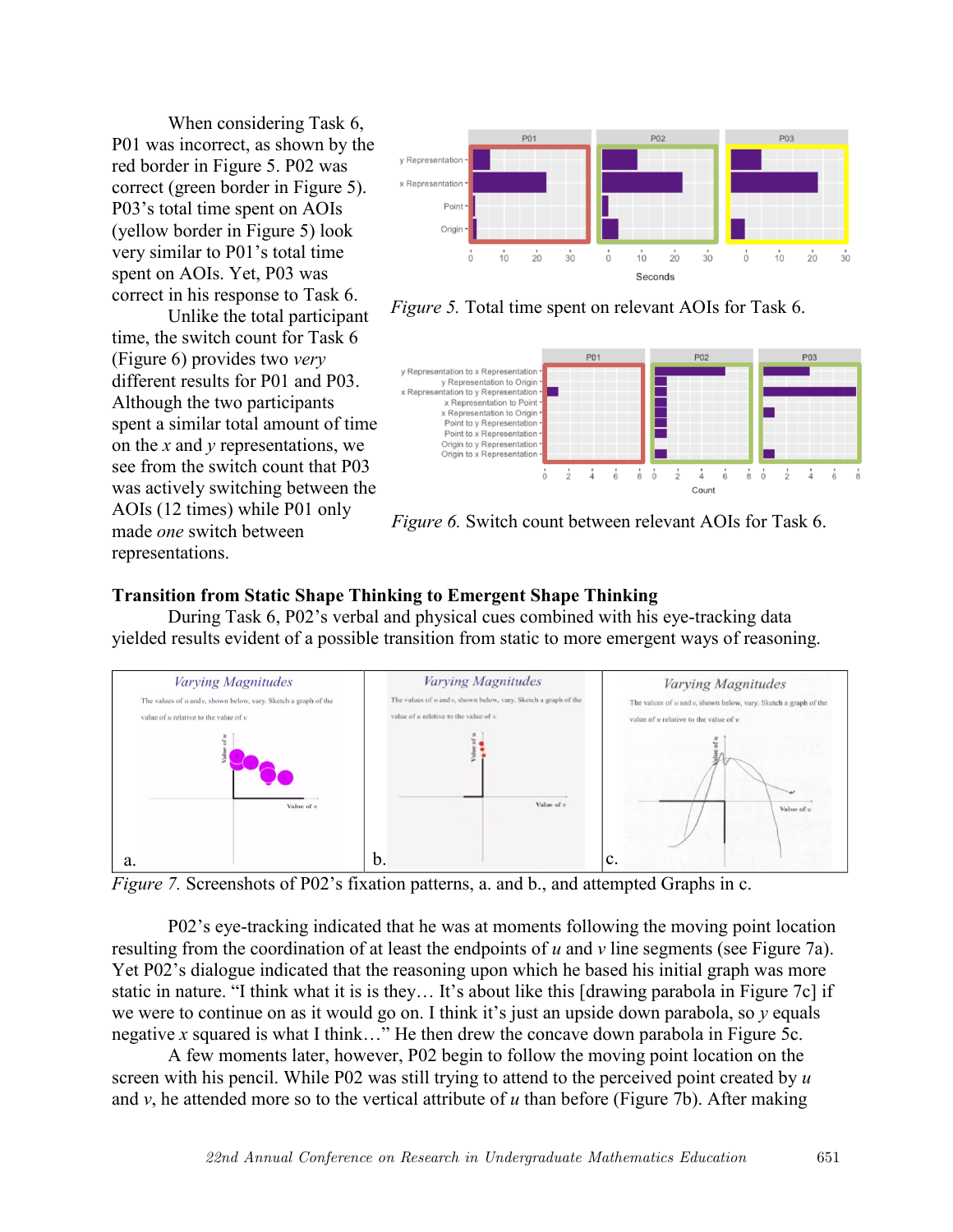multiple up and down movements with the pencil on screen, the participant decide that his parabola was insufficient, and draw the more accurate image in Figure 7c over it.

### **Discussion**

### **Conclusions**

Participants' fixation counts alone were not necessarily indicative of whether they correctly interpreted an image, nor were they indicative of the ways of reasoning in which they were engaged. When paired with switch counts, as was the case when comparing P02 and P03, an ability to switch fixations between graphical attributes depicting quantities relevant to Task 1 appears to be related to the participants' ability to reason correctly about the task. Participants who correctly answered a given task generally had a higher volume of switch recordings, indicating a greater attention to the relationship between quantities represented in the task.

P07's timeline for Task 2 demonstrates an instance where the individual entered a state of disequilibrium through verbal cues that caused a change in fixation to relevant quantities and the relationships between them. Over the course of Task 6's animation, P02 engaged in static shape thinking to initially conceive of the shape of the graph. Even though he had attended to some variation, as demonstrated by the eye-tracking, he proceeded to assign a specific function to the graph, a parabola in this case. We anticipated that students who indicated emergent shape thinking might fixate on a moving point location resulting from the coordination of varying the values of the lengths of *u* and *v.* Yet, P02's shift to emergent shape thinking during Task 6, resulted after his fixations had transitioned primarily the value of *u*. When attending to the variation in *u* he was able to hold in mind the variation of *v* and eventually produce a more accurate trace of the graph. This demonstrates that students need not continually switch back and forth between varying depictions of quantities to successfully engage in emergent shape thinking.

However, the low switch count for P03 in Task 6 (Figure 6) shows that although the participant was attending to relevant quantities for an extended period of time (Figure 5), he was not actively moving his attention between the quantities. P02 did indeed switch (see Figure 6) and apparently engaged in enough relevant switching for him to produce an accurate graph with reduced switching while graphing. But, a lack of switch counts for students may be indicative of a lack of attention to the coordination of quantities.

#### **Future Work**

Eye-tracking software is a new tool that is emerging in mathematics education literature, which leaves a wide range of possibilities for further research on the aspects discussed in this study. One limitation of this study is that results need not generalize to other students, and therefore, a larger sample size is needed.

Eye-tracking results can also be used to develop instructional videos or tasks that better equip students to reason in terms of quantities and dynamic situations. Currently, a research team is working on an NSF funded project that is using eye-tracking to investigate how students are attending to the videos (see acknowledgment; calcvids.org).

### **Acknowledgements**

This material is based upon work supported by the National Science Foundation under Grant Nos. DUE-1712312, DUE-1711837 and DUE-1710377. Special acknowledgement to Matthew Thomas for help with scripting for analysis of eye-tracking data.